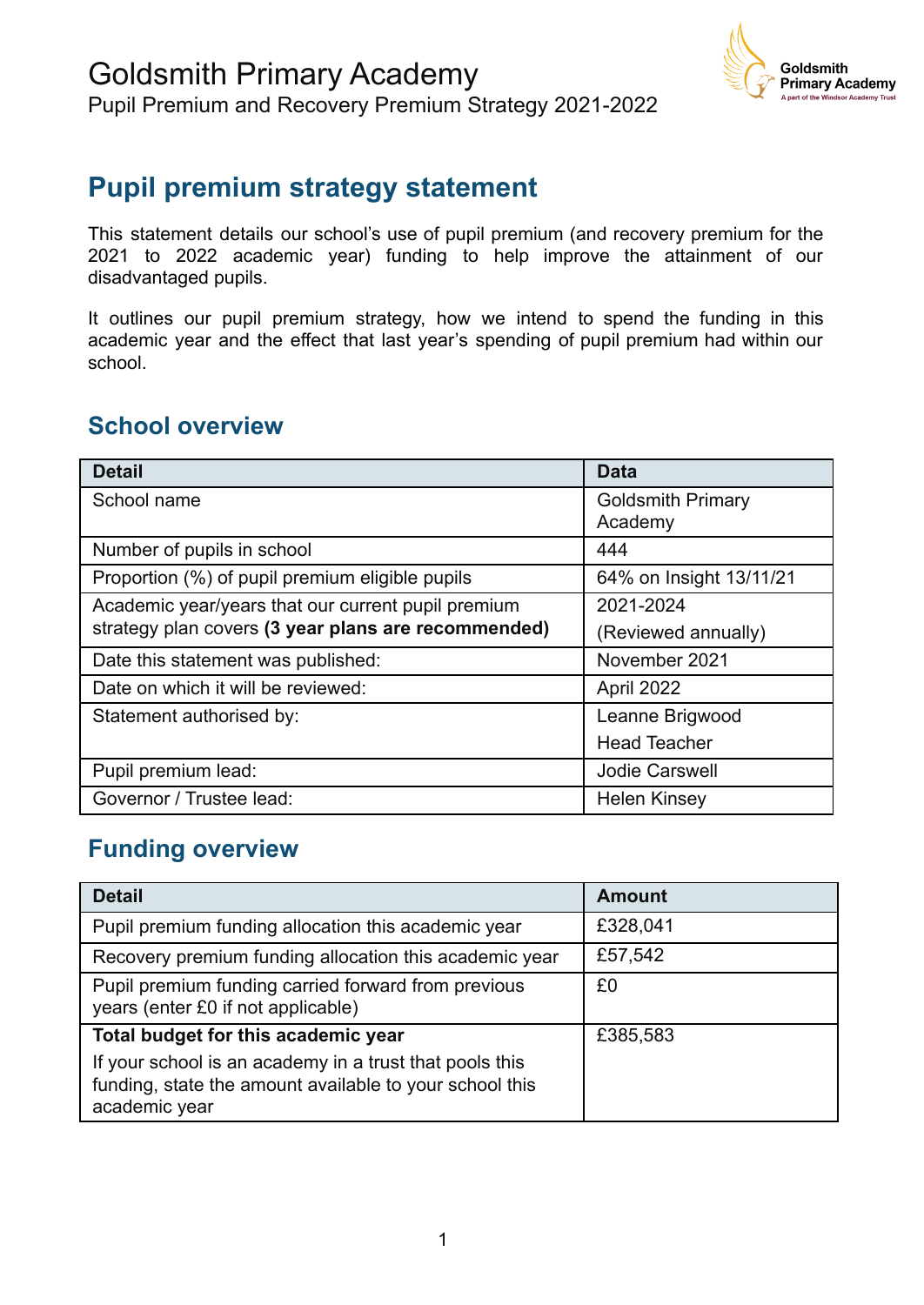### Goldsmith Primary Academy Pupil Premium and Recovery Premium Strategy 2021-2022 **Part A: Pupil premium strategy plan**



### **Statement of intent**

At Goldsmith, we are a passionate and high-performing school that raises aspirations, power social mobility and enable all students to be successful and active citizens and enable them to access future careers of their choice.

Furthermore we strive to ensure that teaching and learning opportunities meet the needs of all of our pupils. Where identified, additional provision is made for pupils who belong to vulnerable groups, this includes ensuring that the needs of socially disadvantaged pupils are adequately assessed and addressed to ensure sufficient progress is made. Pupil premium funding will be allocated following a needs assessed analysis which will identify priority classes, groups or individuals.

Goldsmith Primary Academy is committed to ensuring maximum progress for all groups of children and strives to close any gaps. At Goldsmith we actively promote equality of opportunity for all staff, governors, pupils and parents to create a community where all can succeed. We take a strategic approach to the use of Pupil Premium funding and these plans are integrated into wider school support and improvement systems. These are monitored and evaluated robustly and on a regular basis. In depth analysis will ensure that the correct support and strategies are identified to maximise progress of all pupils. Strong leadership systems will ensure that Pupil Premium funding has the necessary impact. When making decisions about using Pupil Premium funding it is important to consider the context of the school and the subsequent challenges faced. Research conducted by EEF should then be used to support decisions around the usefulness of different strategies and their value for money.

A key priority is to close the disadvantage gap by addressing inequalities and raising the attainment of those pupils who face potential barriers in achieving both academic and personal potential. WIthin our school areas identified as current barriers are: challenges faced by some families in their ability to support at home, for example, lack of oracy within the home affecting communication and language skills. Additionally, some children demonstrate a lack of confidence, more frequent behaviour difficulties and reduced attendance and punctuality. Where families have multiple needs is it imperative that the school works in partnership with families to implement immediate family support to ensure any potential barriers to learning and development are identified and addressed in order to have a positive impact on the whole family.

Our ultimate objectives are:

- $\triangleright$  To narrow the attainment gap between disadvantaged and non-disadvantaged pupils through quality first teaching.
- $\checkmark$  For all disadvantaged pupils in school to make better than expected progress rates.
- $\checkmark$  To support our children's health and wellbeing to enable them to reach both their personal and academic potential

We aim to do this through

- A rich and varied curriculum
- Quality first teaching in all lessons
- Provision beyond the classroom
- Clear understanding of barriers faced by socially disadvantaged pupils through robust assessment and timely interventions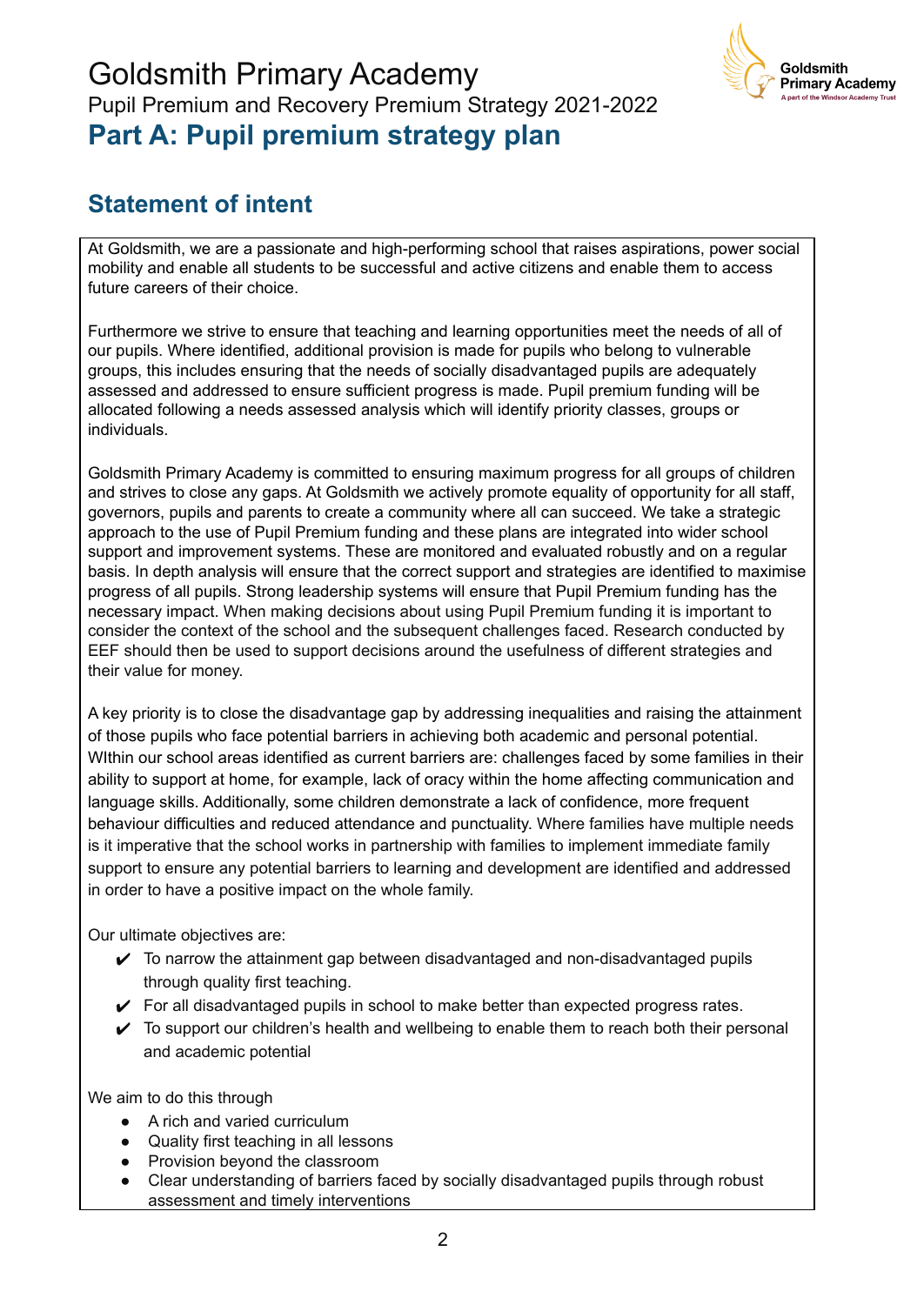

#### Pupil Premium and Recovery Premium Strategy 2021-2022

Recognising, celebrating and enhancing the individual strengths of pupils as we recognise that not all pupils who receive free school meals will be socially disadvantaged

Achieving these objectives:

The range of provision the school consider making for this group include and would not be inclusive of:

- Ensuring all teaching is good or better thus ensuring that the quality of teaching experienced by all children is improved.
- Reducing class sizes thus improving opportunities for effective teaching and accelerating progress
- Additional teacher was appointed as an accelerated learning lead to ensure progress is made across the school for our most vulnerable children.
- All our work through the pupil premium will be aimed at accelerating progress, moving children to at least age-related expectations.
- Pupil premium resources are to be used to target able children on Free School Meals to achieve Age Related Expectations
- Additional learning support.
- Dedicated Pastoral team to enhance the delivery of behaviour support, attendance support and family support.
- Support payment for activities such as breakfast club, educational visits and residentials. Ensuring children have first-hand experiences in our 11 before 11 school promise.

### **Challenges**

This details the key challenges to achievement that we have identified among our disadvantaged pupils.

| <b>Challenge</b><br>number | Detail of challenge                                                                                                                                                                      |
|----------------------------|------------------------------------------------------------------------------------------------------------------------------------------------------------------------------------------|
|                            | The impact of covid whereby pupils had reduced access to consistently high<br>levels of teaching quality in the classroom and through additional support<br>(Sutton Trust 2011 research) |
| 2                          | Diminishing the difference that exists in social, emotional and health<br>opportunities of DA pupils compared to non-DA pupils                                                           |
| 3                          | Language gap on entry to school and fewer opportunities to read with an adult<br>outside of school (language and early reading)                                                          |
| 4                          | Regular attendance at school for some DA pupils and directed programmes if<br>education is missed                                                                                        |
| 5                          | Access to opportunities to develop pupils' cultural capital outside of school<br>and some pupils' aspirations can hold them back in learning and life                                    |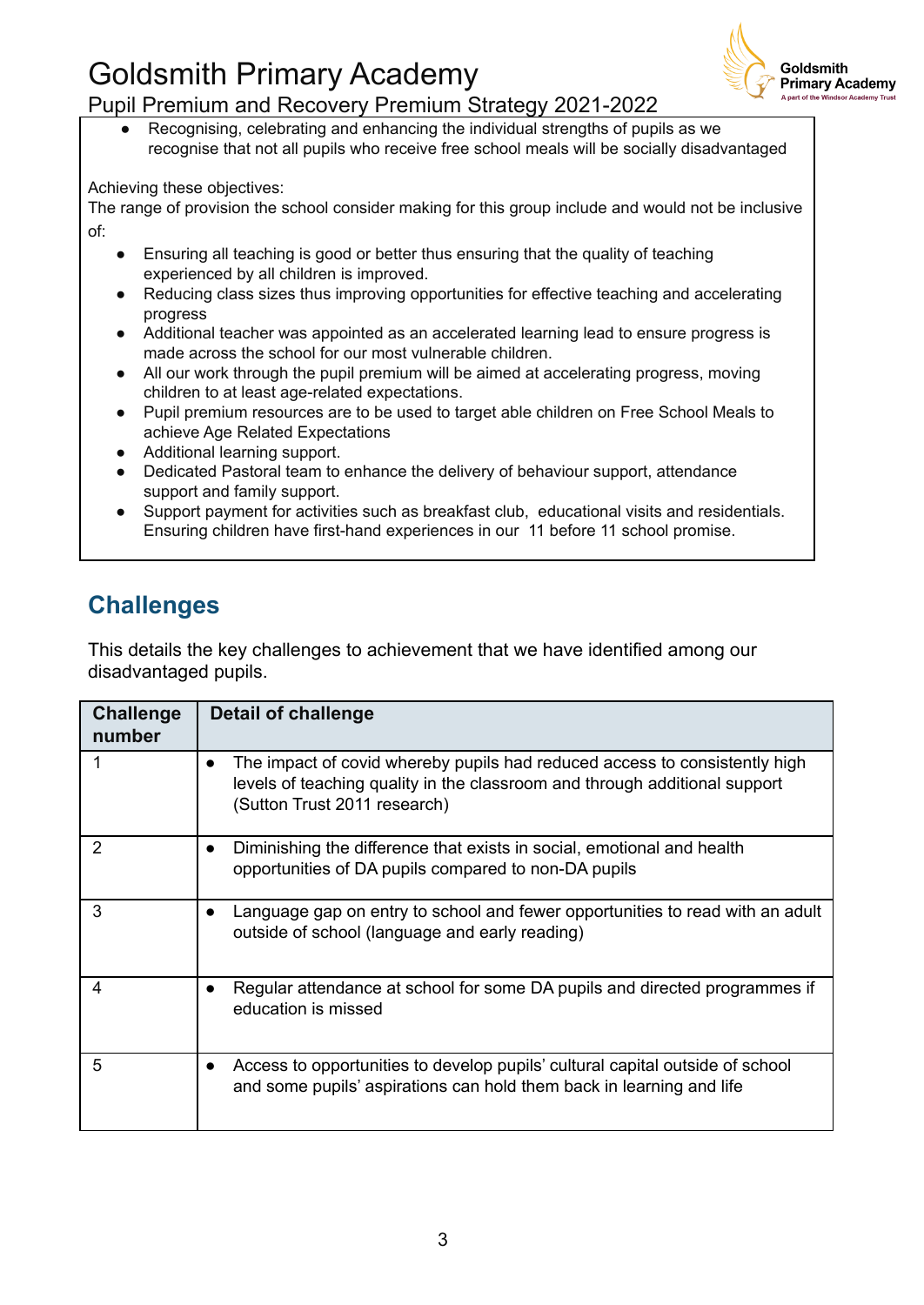

#### **Intended outcomes**

This explains the outcomes we are aiming for **by the end of our current strategy plan**, and how we will measure whether they have been achieved.

| <b>Intended outcome</b>                                                                                                                             | <b>Success criteria</b>                                                                                                                                                                                                                                                                                                                                                       |
|-----------------------------------------------------------------------------------------------------------------------------------------------------|-------------------------------------------------------------------------------------------------------------------------------------------------------------------------------------------------------------------------------------------------------------------------------------------------------------------------------------------------------------------------------|
| To ensure that every<br>disadvantaged pupil receives<br>high-quality teaching so that they<br>make strong progress on their<br>educational journey. | To ensure disadvantaged KS2 outcomes for 2021-22 are<br>70%+, increased from % exit from year 5 data and from<br>KS1 starting points.<br>Leaders monitoring shows that the quality of teaching is<br>improving- Scores to be monitored in performance<br>monitoring sheets.                                                                                                   |
| Make sure that that<br>disadvantaged pupils' language,<br>oracy and reading fluency<br>develops well over time                                      | Attainment rising through internal and external<br>assessments.<br>Confidence will be raised in pupils' understanding of key<br>terminology so that they can access the content of the<br>lesson- assessed through phonics screening and Reading<br>NTS scores.                                                                                                               |
| To ensure that disadvantaged<br>pupils receive a broad range of<br>cultural and aspiration<br>experiences within and beyond<br>the curriculum.      | 100% of pupils achieve the WAT pledge by the time they<br>leave Year 6 - Yearly tracker for WAT pledge to ensure ALL<br>children partake in aspirational experiences.<br>Curriculum trips and experiences feature more prevalent in<br>the Aspire curriculum<br>During this academic year the participation of DA pupils in<br>extra-curricular clubs increases by 25% to 75% |
| Attendance of PP children<br>improves and is nearer to national<br>expectation                                                                      | PA rate shows a reduction over time and attendance is in<br>line or nearer to national.<br>PP children to have attendance of at least 95% in 2021-22                                                                                                                                                                                                                          |
| Diminishing the difference that<br>exists in social, emotional and<br>health opportunities of DA pupils<br>compared to non-DA pupiL                 | Reduction of incidents or concerns in relation to a range of<br>pastoral needs are measured using a new tracker.<br>Trauma informed schools approach (motional) shows<br>improvement in ACE scores.                                                                                                                                                                           |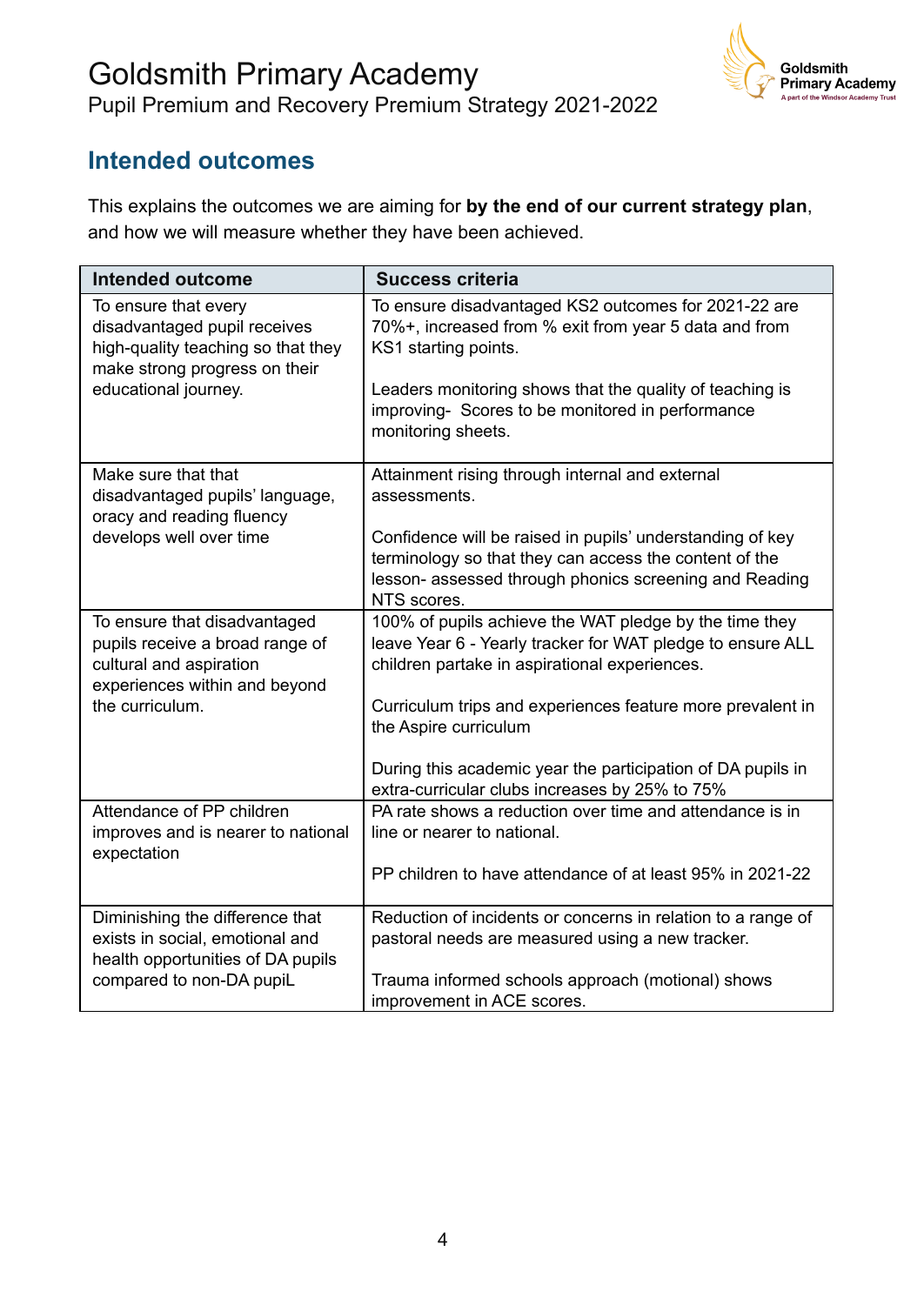

### **Activity in this academic year**

This details how we intend to spend our pupil premium (and recovery premium funding) **this academic year** to address the challenges listed above.

#### **Teaching (for example, CPD, recruitment and retention)**

Budgeted cost: £*128,049*

| <b>Activity</b>                                                                                                               | Evidence that supports this approach                                                                                                                                                                                                                                                                                                                                                                                                                                                                                                                                                                                                                                                                                                                                                                                                                                                                                                                                                                                   | <b>Challenge</b><br>number(s)<br>addressed |
|-------------------------------------------------------------------------------------------------------------------------------|------------------------------------------------------------------------------------------------------------------------------------------------------------------------------------------------------------------------------------------------------------------------------------------------------------------------------------------------------------------------------------------------------------------------------------------------------------------------------------------------------------------------------------------------------------------------------------------------------------------------------------------------------------------------------------------------------------------------------------------------------------------------------------------------------------------------------------------------------------------------------------------------------------------------------------------------------------------------------------------------------------------------|--------------------------------------------|
| Introduce<br>smaller class<br>sizes.<br>Employing<br>three additional<br>teachers.                                            | The EEF has shown that Reducing class size appears to result in<br>around three months' additional progress for pupils, on average.<br>Adapting this approach using data analysis from last academic year<br>- we aim to ensure maximum progress. As the size of a class or<br>teaching group gets smaller it is suggested that the range of<br>approaches a teacher can employ and the amount of attention each<br>student will receive will increase, improving outcomes for pupils.<br><b>EEF/ Reducing Class Sizes</b><br>Following a successful trial in year 2 with smaller class sizes, we<br>have reduced class sizes in key year groups: As our current year 5<br>pupils have 77% of their class disadvantaged which is the highest in<br>the school they will be split into three smaller classes. We have also<br>continued the 3 class model trialled last year with our Year 3 cohort.<br>Additionally we have placed extra capacity across Year 4 to support<br>some of our most disadvantaged students. | 1                                          |
| Make sure that<br>that<br>disadvantaged<br>pupils'<br>language,<br>oracy and<br>reading fluency<br>develops well<br>over time | CLL and Oracy was a target area in EYFS post Covid. SLT reviews<br>show that the EYFS environment is a prime area to target. The<br>progress in Summer term compared to Spring is significantly<br>improved with an average point progress of 0.7 compared to 2.17<br>within a Reception class as shown<br>Progress Overview for Pupils in class Ra - 2020-2021 Spring to 2020-2021 Summer Main Assessmen<br>Legend Below Expected Expected Progress (1) Above Expected Insufficient Data<br>Speaking<br>30%<br>70%<br>23 pupils · Average: 2.17<br>Observations in EYFS agree children with increased oracy are more<br>confident in their engagement with others.<br>The EYFS team has received external scrutiny from Ryders Hayes<br>Teaching School as part of the Language First project. This has<br>been wholly positive and the assessor stated, "Language                                                                                                                                                    | 2,3                                        |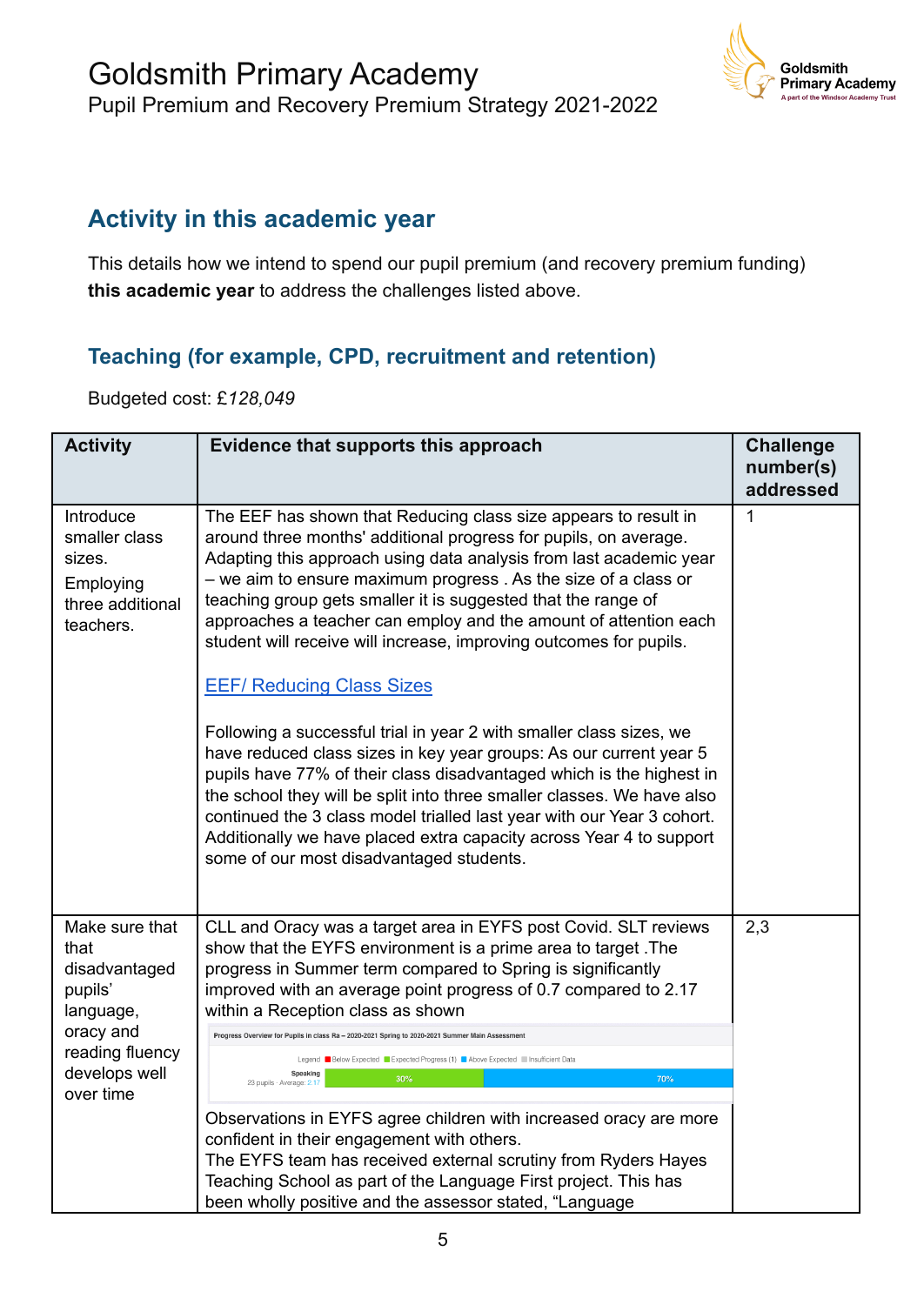

|                                                      | Pupil Premium and Recovery Premium Strategy 2021-2022                                                                                                                                                                                                                                                                                                                                                                                                                                                                                                                                                                                            |              | A part of the Windsor Ac |
|------------------------------------------------------|--------------------------------------------------------------------------------------------------------------------------------------------------------------------------------------------------------------------------------------------------------------------------------------------------------------------------------------------------------------------------------------------------------------------------------------------------------------------------------------------------------------------------------------------------------------------------------------------------------------------------------------------------|--------------|--------------------------|
|                                                      | experiences at Goldsmith are rich and multisensory providing<br>irresistible contexts for learning".                                                                                                                                                                                                                                                                                                                                                                                                                                                                                                                                             |              |                          |
|                                                      | The EEF found that studies of oral language interventions<br>consistently show positive impact on learning, including on oral<br>language skills and reading comprehension. On average, pupils who<br>participate in oral language interventions make approximately five<br>months' additional progress over the course of a year.<br>Oral language interventions   Toolkit Strand   Education<br><b>Endowment Foundation   EEF</b>                                                                                                                                                                                                              |              |                          |
| Instructional<br>coaching for all<br><b>Teachers</b> | An Accelerated Learning Lead (ALL) has been appointed to ensure<br>maximum progress is made across the school - identifying areas of<br>improvement across teaching and learning. The ALL completes<br>instructional coaching alongside other identified expert coaches<br>across the school.                                                                                                                                                                                                                                                                                                                                                    | $\mathbf{1}$ |                          |
|                                                      | Instructional coaching is individualised, intensive, sustained, and<br>context-specific professional development programme. Coaches<br>have been trained by Jon Hutchinson who states that by using this<br>sustained approach in coaching that it can address the<br>disadvantage gap by improving teaching in every classroom.                                                                                                                                                                                                                                                                                                                 |              |                          |
|                                                      | Instructional coaching It has been deemed an effective way to<br>support and develop teaching staff as a continual form of CPD. The<br>Sutton Trust has identified that one-third of all teachers leave within<br>five years of qualifying and that disadvantaged children are at risk of<br>being a whole year behind their peers because of ineffective<br>teaching. Instructional coaching gives ECTs the tools and skills they<br>need to overcome challenges, as well as helping those that are more<br>qualified to continually progress. As a result, more pupils should<br>have access to effective teachers and high-quality education. |              |                          |
|                                                      | Staff across LKS2 were instructional coached in the Summer term.<br>As a result of instructional coaching the increase in children working<br>at ARE combined increased by an additional 14% overall.                                                                                                                                                                                                                                                                                                                                                                                                                                            |              |                          |
|                                                      | With this trajectory, we envision that disadvantaged children will<br>make significant progress when teachers are instructionally coached<br>across the year.                                                                                                                                                                                                                                                                                                                                                                                                                                                                                    |              |                          |
| <b>Quality first</b><br>teaching                     | <b>Instructional Coaching</b><br>CPD is ongoing across several subjects with a big focus on Maths<br>and English. This is delivered by experienced leads within that area<br>working alongside the Windsor Academy Trust. Another key area is<br>assessment and data analysis. CPD is delivered throughout the<br>year to ensure staff use this to raise both attainment and progress of<br>individual needs within their class. With this in mind, teachers then<br>attend Pupil Progress meetings which track progress of PP pupils<br>and ensure that appropriate, timely interventions are put in place.                                     |              |                          |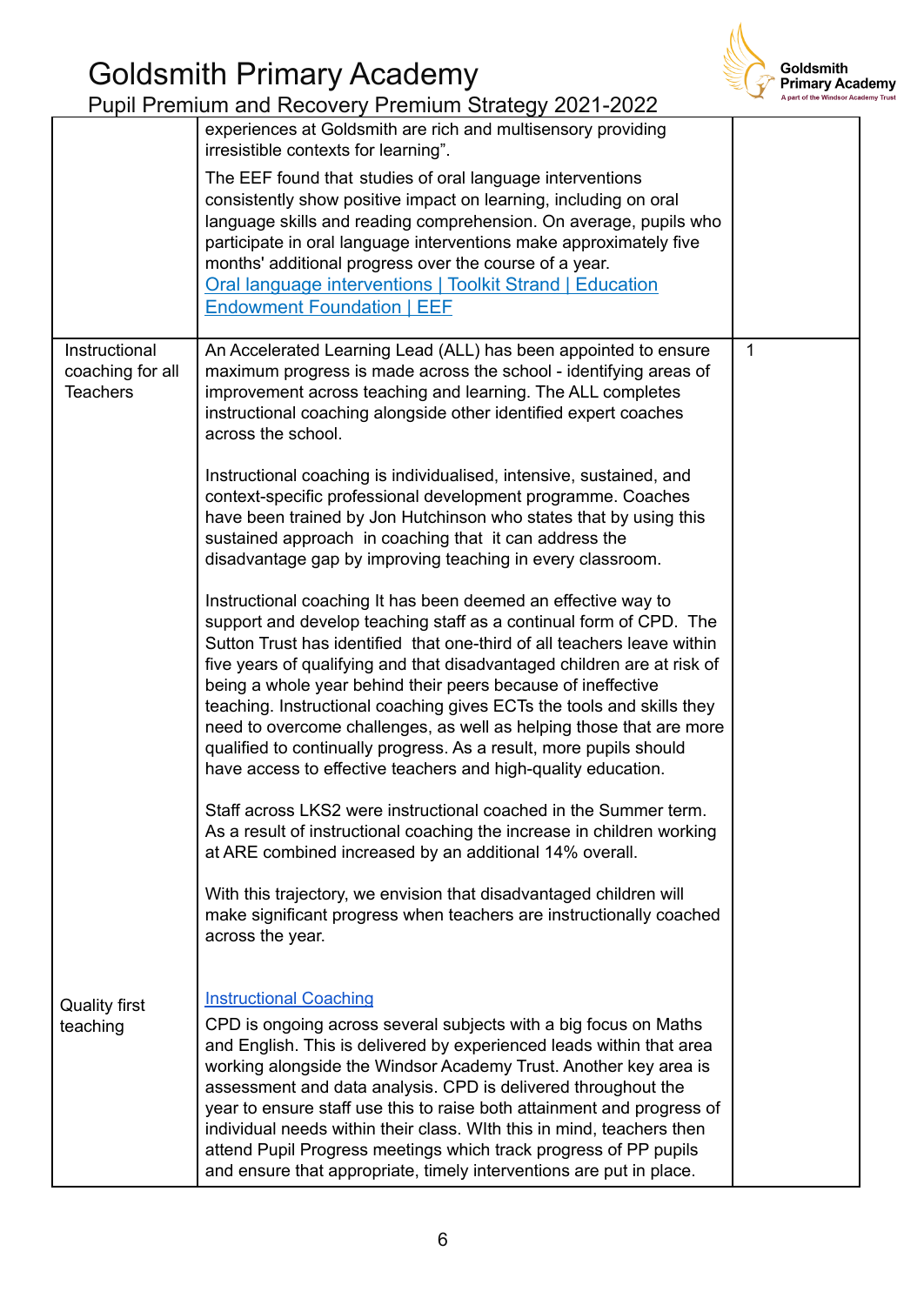

|                                                                                                                      | Pupil Premium and Recovery Premium Strategy 2021-2022                                                                                                                                                                                                                                                                                                                                                    | A part of the Windsor Acadı |
|----------------------------------------------------------------------------------------------------------------------|----------------------------------------------------------------------------------------------------------------------------------------------------------------------------------------------------------------------------------------------------------------------------------------------------------------------------------------------------------------------------------------------------------|-----------------------------|
| Purchase of<br>iPads/<br><b>Chromebooks</b><br>to strengthen<br>the use of<br>technology<br>within the<br>classroom. | EEF - digital technology - clear evidence technology<br>approaches are beneficial for writing and maths practice.<br>Technology can be used to improve the quality of explanations<br>and modelling<br>Technology offers ways to improve the impact of pupil<br>practice. Technology can play a role in improving assessment<br>and feedback<br><b>EEF- Using Digital Technology to Improve Learning</b> |                             |
|                                                                                                                      | A WAT trust led approach Ipads for Learning creates inspiring<br>experiences that maximize student learning and learning<br>progress and unlock academic and personal potential.                                                                                                                                                                                                                         |                             |
|                                                                                                                      | Evidence shows that where similar projects have been run at<br>other schools, they improve maths, English and communication<br>skills, and support an increase in achievement. As an example,<br>at one school, attainment increased by 20% for students who<br>used iPads and there was a huge increase in engagement in<br>learning.<br><b>WAT- iPads for Learning</b>                                 |                             |

### **Targeted academic support (for example, tutoring, one-to-one support structured interventions)**

Budgeted cost: £171,695

| <b>Activity</b>                                        | Evidence that supports this approach                                                                                                                                      | <b>Challenge</b><br>number(s)<br>addressed |
|--------------------------------------------------------|---------------------------------------------------------------------------------------------------------------------------------------------------------------------------|--------------------------------------------|
| Accelerated<br>Reading<br>targeted<br>intervention for | The EEF lists Accelerated Reader as a promising programme for<br>use during the transition between primary and secondary school.<br><b>EEF-Accelerated Reader</b>         | -3                                         |
| our most<br>disadvantaged<br>pupils.                   | With a well trained deliverance from an experienced AR advocate,<br>we deliver the AR programme to all children with a targeted<br>provision for our bottom 20% children. |                                            |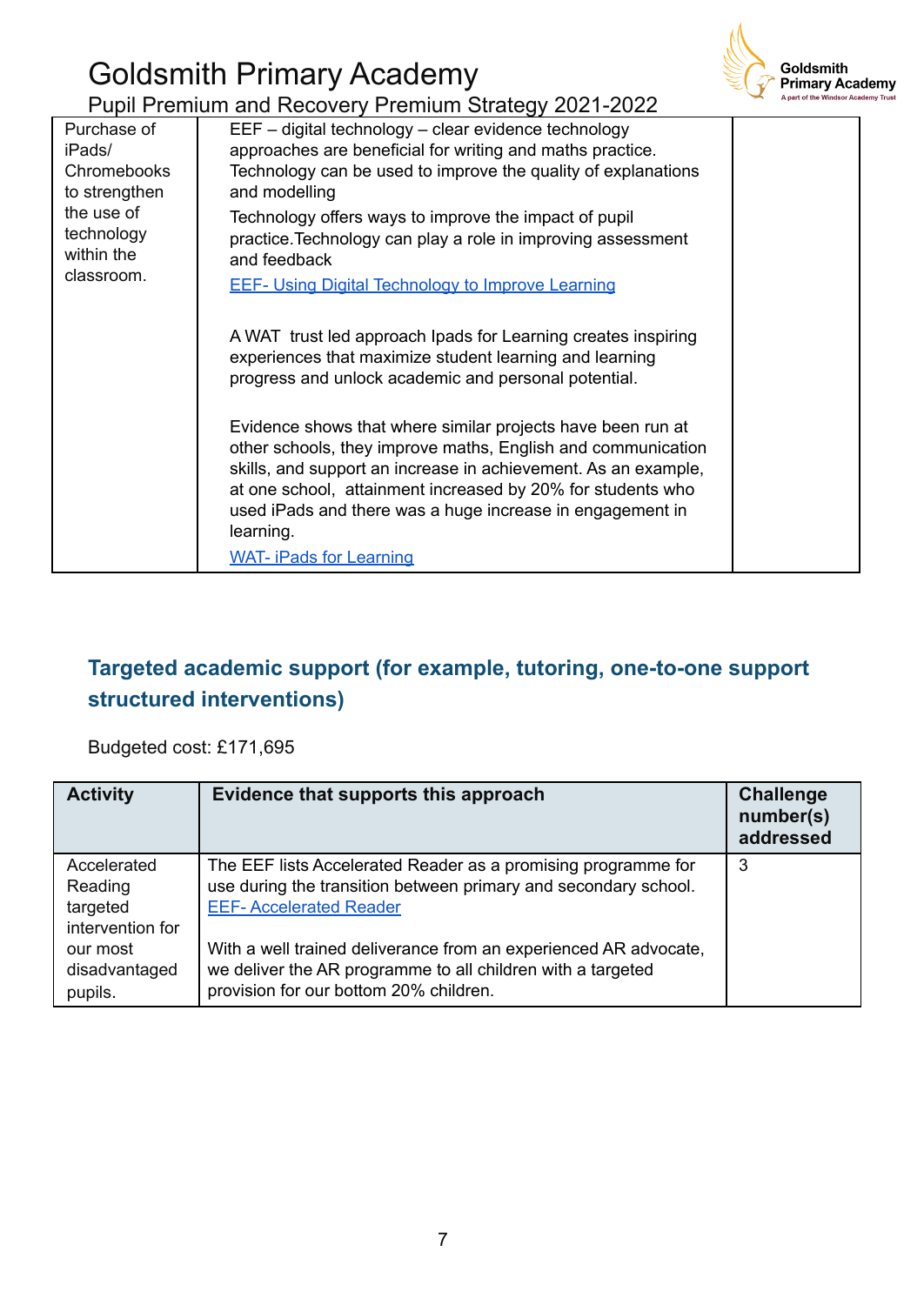

|                                                                                                                  | <b>Annual Headline</b>                                                                                                                                                                                                                                                                                                                                                                                                                                                                          |     |                |
|------------------------------------------------------------------------------------------------------------------|-------------------------------------------------------------------------------------------------------------------------------------------------------------------------------------------------------------------------------------------------------------------------------------------------------------------------------------------------------------------------------------------------------------------------------------------------------------------------------------------------|-----|----------------|
|                                                                                                                  | Total no. of pupils who access AR                                                                                                                                                                                                                                                                                                                                                                                                                                                               | 141 |                |
|                                                                                                                  | No. of pupils with 1 month + progress                                                                                                                                                                                                                                                                                                                                                                                                                                                           | 137 |                |
|                                                                                                                  | % of pupils who have made 1-3 month AR progress                                                                                                                                                                                                                                                                                                                                                                                                                                                 | 15% |                |
|                                                                                                                  | % of pupils who have made 4-11 month AR progress                                                                                                                                                                                                                                                                                                                                                                                                                                                | 35% |                |
|                                                                                                                  | % of pupils who have made 1 year + AR progress                                                                                                                                                                                                                                                                                                                                                                                                                                                  | 47% |                |
|                                                                                                                  | Total % of pupils who have made progress                                                                                                                                                                                                                                                                                                                                                                                                                                                        | 97% |                |
|                                                                                                                  | Last year 97% of pp children partaking in AR made better than<br>expected progress, with 47% making more than 1 year +.                                                                                                                                                                                                                                                                                                                                                                         |     |                |
| Phonic booster<br>sessions<br>across<br>KS1/LKS2<br><b>TA/Teacher</b><br>employed to<br>deliver RWI<br>sessions. | Throughout the covid pandemic Phonics teaching was one of the<br>harder areas to replicate remotely. The impact of this was notable<br>upon return to school and will be a crucial part of our journey to<br>emerge stronger. A dedicated person has been released from<br>class commitments to drive forward the outcomes of phonics<br>across EYFS, KS1 and lower KS2, coaching RWI teaching daily<br>and ensuring the necessary interventions are in place and having<br>significant impact. |     | $\overline{2}$ |
| <b>Phonics lead</b><br>teacher -<br>coaching all<br>teachers<br>delivering RWI<br>phonics.                       | The EEF shows that phonics intervention can improve progress by<br>5+ months.<br><b>Phonics   Toolkit Strand   Education Endowment Foundation  </b><br><b>EEF</b>                                                                                                                                                                                                                                                                                                                               |     |                |
| Other targeted<br>interventions                                                                                  | Specific and targeted interventions at key groups or individuals e.g.<br>Elsa, Same day Maths catch-up, Mental wellness groups, one to<br>one reading, after school booster sessions in Y6                                                                                                                                                                                                                                                                                                      |     | $\overline{2}$ |
| Tutoring                                                                                                         | We have appointed an Academic Mentor through the National<br>Tuition Programme. The AM will be based across KS1 and<br>Reception. They are fully trained in Read Write Inc. and will be<br>delivering phonics groups in addition to 100% of the 1:1 and 1:3<br>phonics tuition. They will also be further promoting oracy and<br>spoken English across the two phases, in line with our School<br>Improvement Plan.                                                                             |     | 1,3            |
|                                                                                                                  | The EEF research finds that small group tuition has a positive<br>impact and on average has an impact of four months' additional<br>progress over the course of a year.<br><b>Small group tuition   EEE</b>                                                                                                                                                                                                                                                                                     |     |                |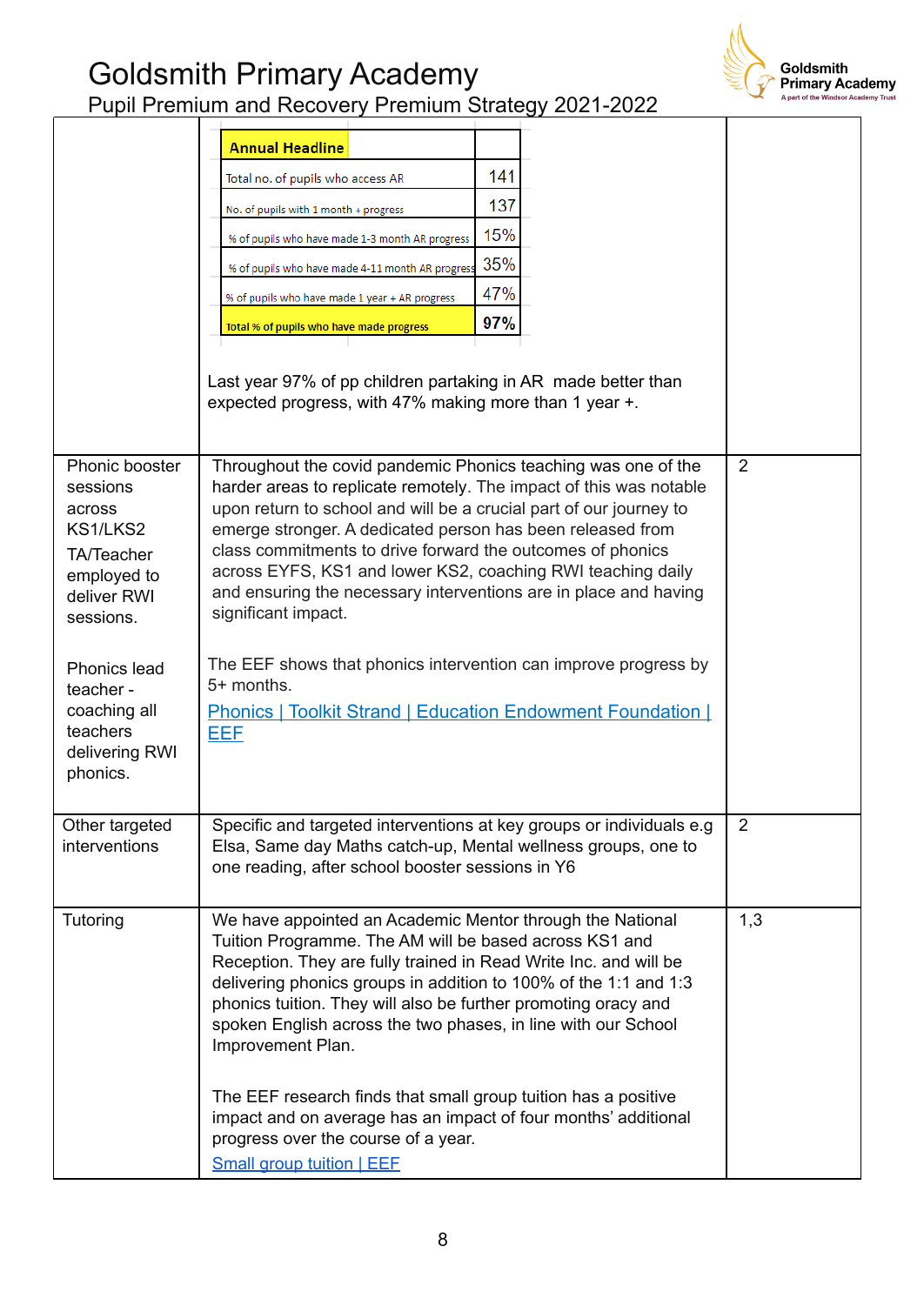

#### **Wider strategies (for example, related to attendance, behaviour, wellbeing)**

Budgeted cost: £*85,839*

| <b>Activity</b>                                                                                                     | Evidence that supports this approach                                                                                                                                                                                                                                                                                                                                                                                                                                                                                                                                                                                                                                                                                                                                                                                                                                                                                                                                                                                                                                             | <b>Challenge</b><br>number(s)<br>addressed |
|---------------------------------------------------------------------------------------------------------------------|----------------------------------------------------------------------------------------------------------------------------------------------------------------------------------------------------------------------------------------------------------------------------------------------------------------------------------------------------------------------------------------------------------------------------------------------------------------------------------------------------------------------------------------------------------------------------------------------------------------------------------------------------------------------------------------------------------------------------------------------------------------------------------------------------------------------------------------------------------------------------------------------------------------------------------------------------------------------------------------------------------------------------------------------------------------------------------|--------------------------------------------|
| Highly promote<br>attendance<br>within our<br>$community -$<br>offering<br>breakfast club.<br>Attendance<br>officer | Despite the impact of covid our disadvantage pupils attendance is<br>94.03%, which is broadly in line with our non-disadvantaged pupils.<br>Pupils are now able to say the minimum % we expect of them in<br>school but still strive to be in school every day.<br>Our focus will be on persistent absence across the school and<br>lateness. With 15.4% of children cross the children are persistently<br>absent compared to the national of 9.9%, we are providing<br>breakfast clubs to children to support both children's attendance but<br>building positive relationships with parents alike.<br>The EEF findings support the implementation of Breakfast clubs<br>with KS1 children's progression improving by $+$ 2 months. In<br>addition, behaviour was found to be improved in schools that<br>provided breakfast club schools. Attendance has also found to be<br>improved in schools providing this facility, resulting in about 26<br>fewer half-days of absence per year for a class of 30.<br>New EEF evaluation reports find breakfast clubs boost attainment | 2,4,5                                      |
| Pastoral Team<br>providing<br>family support<br>and nurture<br>groups                                               | To provide early help for families to ensure there is the right help at<br>the right time to allow families to flourish.<br>Play mentors in place to support families, courses run e.g.<br>understanding your child supporting families to establish positive<br>routine at home and work in partnership in school. Additional visits<br>and support to families to support with finance, wellbeing, parenting,<br>basic needs, housing.<br>Transition work between schools is supported so children have a<br>positive life long journey.<br>Ensure best practice in safeguarding families.<br>Ofsted research (2019) places emphasis on improving cultural<br>capital, particularly for disadvantaged pupil.                                                                                                                                                                                                                                                                                                                                                                   | 2,5                                        |
| Provide varied<br>opportunities<br>for children to<br>before and<br>attend after<br>school clubs,<br>both academic  | During 2020-2021 - the impact of Covid and national restrictions has<br>limited the opportunities that our staff could provide for our children<br>outside of the school. However, internally we have provided our<br>children with the chance to meet a famous person. In KS1/EYFS<br>children have raised money for a charity completing a sponsored<br>welly walk.                                                                                                                                                                                                                                                                                                                                                                                                                                                                                                                                                                                                                                                                                                            | 3                                          |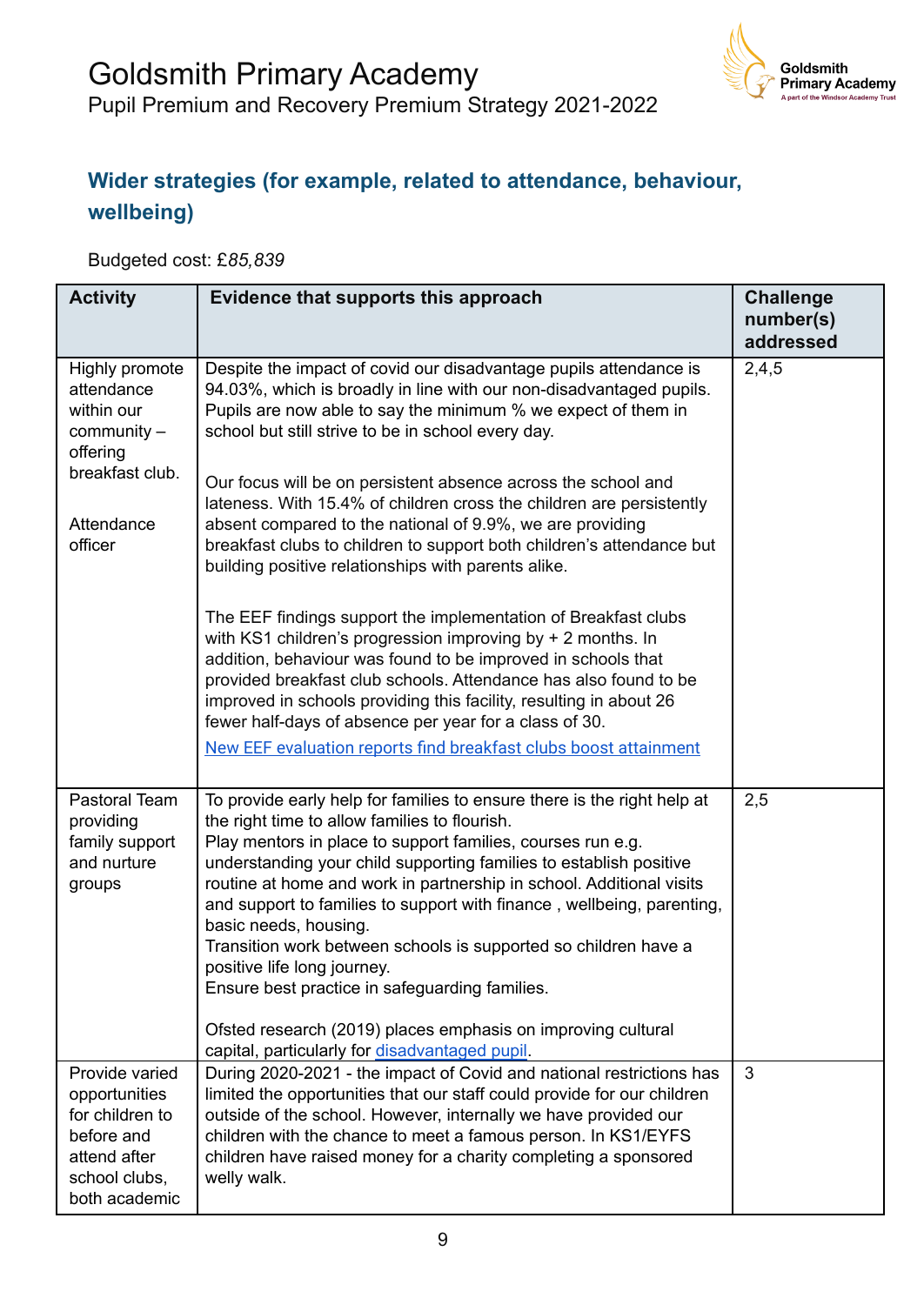

Pupil Premium and Recovery Premium Strategy 2021-2022 Within the school grounds, we were able to continue to provide and in sports Forest school, some wider after school clubs such as kickboxing and provision. dance. Breakfast staff The EEF shows that there is a positive impact of physical activity on provision/ academic attainment (+1 month). While this evidence summary breakfasts focuses on the link between physical activity and academic performance, it is crucial to ensure that pupils have access to high Sports quality physical activity for the other benefits and opportunities it coaches provides. EEF- [Physical](https://educationendowmentfoundation.org.uk/education-evidence/teaching-learning-toolkit/physical-activity) Activity Lunch and Our ASPIRE values/virtues will be a continuum moving into after school 2021-2022- ensuring wider experiences/opportunities are linked provision for throughout our curriculum. both academic In after school sports provision 50% of the children in attendance and pastoral were DA. clubs. All Sports After School Pupil Premium Breakdown (whole School)94 n Pupil Premium (47) Pupil voice evidenced that children enjoyed this provision with 91% stating that there is a club that they could join. My school provides different afterschool activities that I can take part in  $91%$ We now offer the opportunity for a wider variety of both academic and sports provision to be offered throughout this academic year promoting a higher percentage of pp the opportunity to attend with clubs of their choice. Diminishing Staff have been trained by a behavioural specialist to ensure that we 5 the difference use a restorative approach when responding to behaviour moving that exists in into September 2021. social, emotional and Teachers have ensured a consistent use of the Zones of Regulation health in response to the impact COVID would have and continues to do so, to enable children to self-regulate their feelings. opportunities of DA pupils compared to The EEF acknowledges that with self regulation a child can be non-DA pupils present, engaged and behavior appropriately ready to learn. EEF -Self [Regulation](https://educationendowmentfoundation.org.uk/news/eef-blog-three-keys-to-unlocking-positive-learning-behaviours) Pastoral Team deployed including: A pupil voice survey of pp children within KS1 showed that 90% of children felt their teachers responded effectively to their emotions

and feelings. KS2 totalled 68% giving an overall percentage of 79%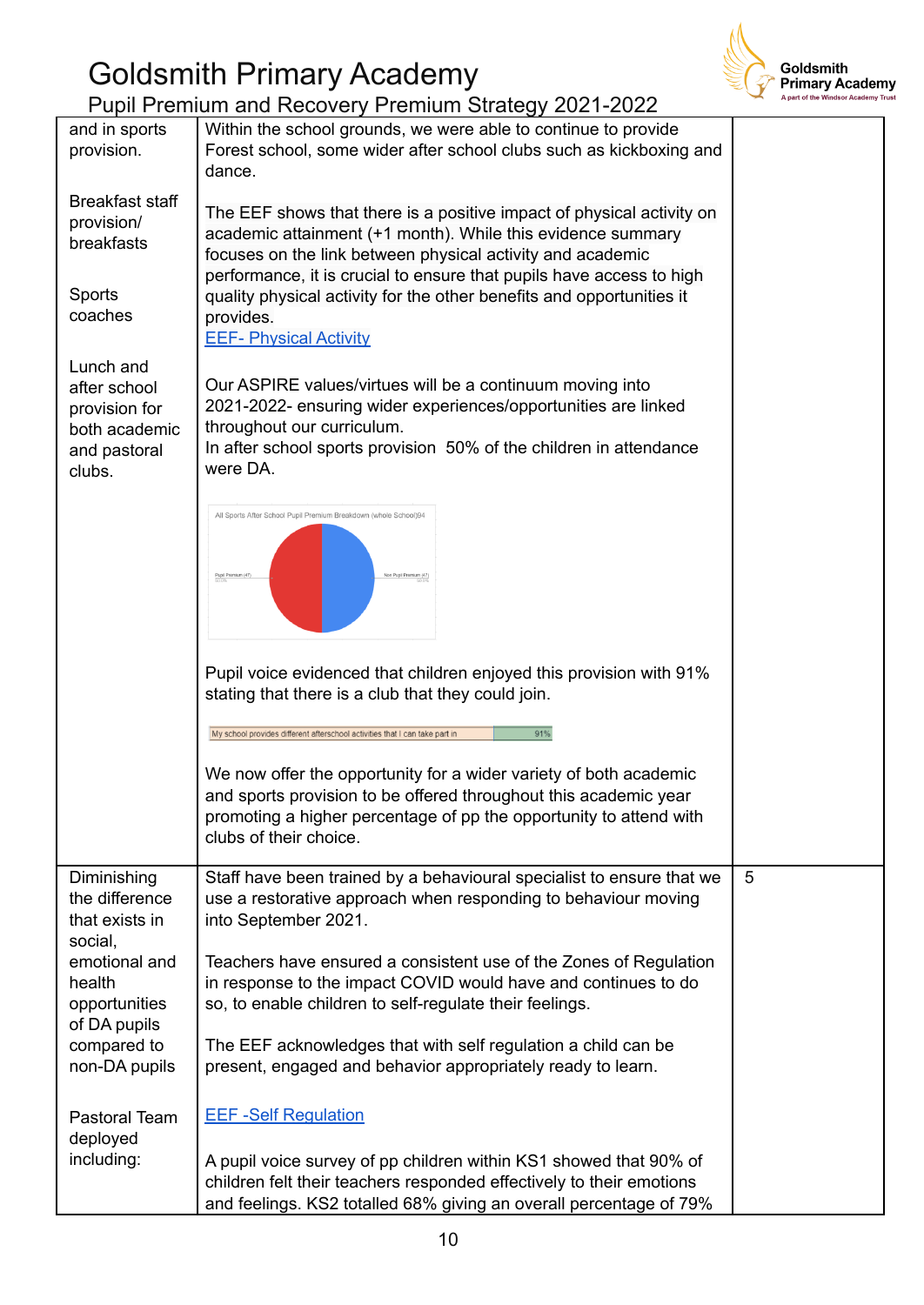

|                                                                                                         | Pupii Premium and Recovery Premium Strategy 2021-2022                                                                                                                                                                                                                                                                                                                                                                                                                                                                                                                                                                                                                                                   |   |
|---------------------------------------------------------------------------------------------------------|---------------------------------------------------------------------------------------------------------------------------------------------------------------------------------------------------------------------------------------------------------------------------------------------------------------------------------------------------------------------------------------------------------------------------------------------------------------------------------------------------------------------------------------------------------------------------------------------------------------------------------------------------------------------------------------------------------|---|
| Family support<br>Worker,<br>Attendance<br>Officer<br><b>Behaviour</b><br>Mentor<br>Pastoral<br>Officer | Moving forward, we aspire to raise the percentage from 79% overall<br>to 90% ensuring a rise in KS2 to ensure mental health and well<br>being continues to be a priority amongst DA pupils within our school.<br>26%<br>The EEF support tailored programmes for mental health and<br>wellbeing to support disadvantaged pupils and can be found in:<br><b>EEF toolkit- Parental engagement</b><br>Dedicated family support worker in the role, works with families to<br>build a positive, trusting relationship providing support when<br>required, leads to improved relationships with school and home<br>lives for the whole family. Pastoral identity and support our most<br>vulnerable families. |   |
| Full time -<br><b>Family Support</b><br>Worker                                                          | EEF $(+4)$<br>Social and Emotional Learning – interventions which target social<br>and emotional learning seek to improve pupil's interaction with<br>others and self management of emotions, rather than focusing<br>directly on the academic or cognitive elements of learning. SEL<br>interventions might focus on the ways in which students work with<br>(and alongside) their peers, teachers, family and community.<br>These include: specialised programmes which are targeted at<br>students with particular social or emotional needs such as ELSA.                                                                                                                                           |   |
| <b>ELSA</b>                                                                                             | The Emotional Literacy Support Assistant (ELSA) project was<br>designed to build the capacity of schools to support the emotional<br>needs of their pupils from within their own resources. A TA has been<br>trained and will deliver weekly sessions to our most vulnerable<br>children in need of ELSA.<br><b>EEF- Social and Emotional Learning</b>                                                                                                                                                                                                                                                                                                                                                  |   |
| Cultural capital<br>experiences<br>promoted                                                             | Learning is contextualised in concrete<br>experiences and language rich<br>environments.                                                                                                                                                                                                                                                                                                                                                                                                                                                                                                                                                                                                                | 5 |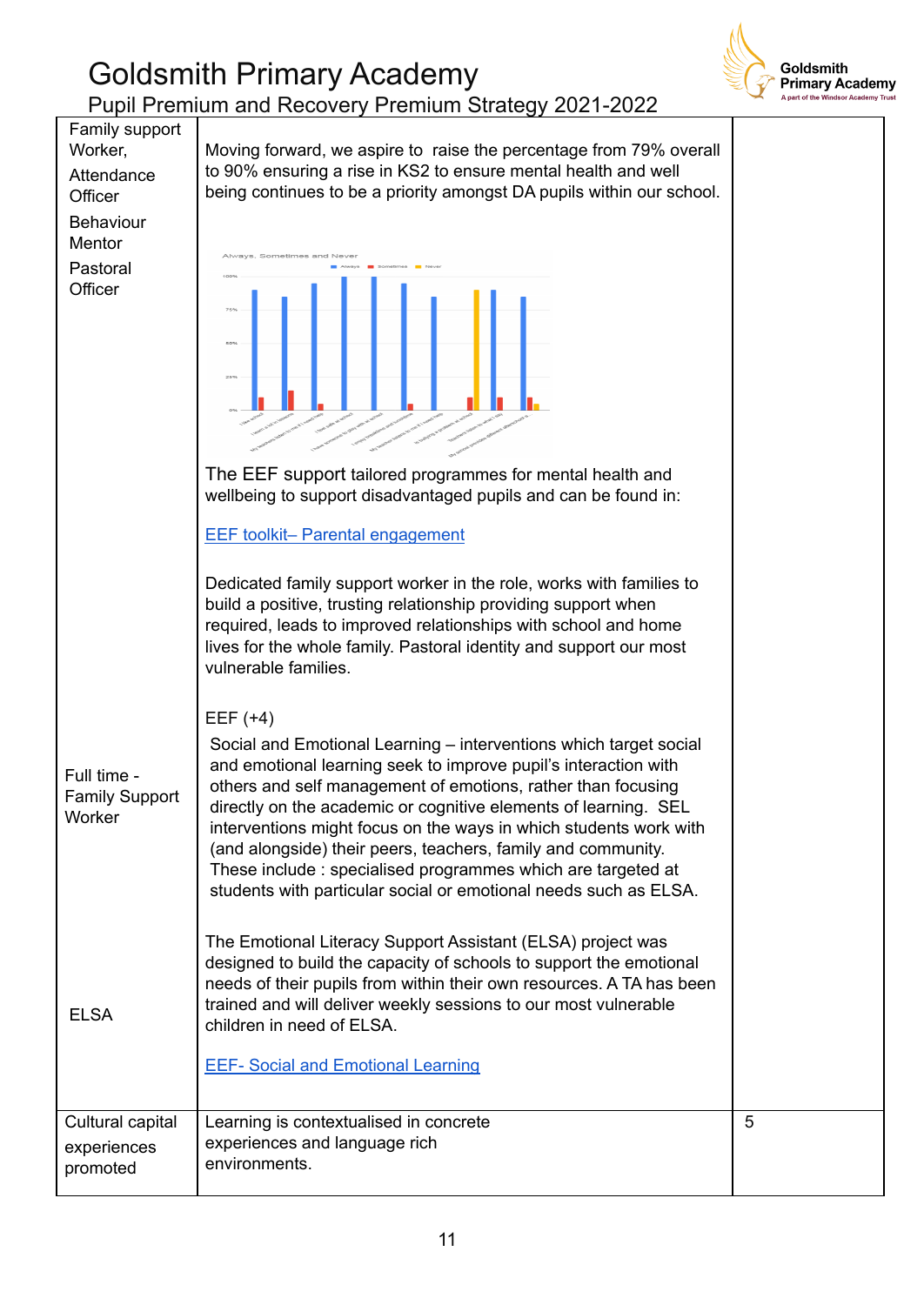

| in the<br>curriculum.<br>(Subsidised<br>trips/residential<br>s)        | Ofsted research (2019) places emphasis on<br>improving cultural capital, particularly for<br>disadvantaged pupils.                                                                                                                                                                                                                                     |   |
|------------------------------------------------------------------------|--------------------------------------------------------------------------------------------------------------------------------------------------------------------------------------------------------------------------------------------------------------------------------------------------------------------------------------------------------|---|
| Minibus to<br>transport<br>pupils across<br>the borough<br>and beyond. | The EEF states that 'Adventure Education' involves collaborative<br>learning experiences with a high level of physical (and often<br>emotional) challenge. Practical problem-solving, explicit reflection<br>and discussion of thinking and emotion, it also links to metacognition<br>and self- regulation.<br><b>EEF- Outdoor Learning Adventure</b> |   |
| <b>Forest School</b><br>/Sports coach                                  |                                                                                                                                                                                                                                                                                                                                                        |   |
| <b>Rocket Music</b>                                                    | We are offering wider enrichment to our children providing the<br>opportunity to learn to play a musical instrument. Children also have<br>the opportunity to attend choir during lunchtime provision.                                                                                                                                                 | 5 |

**Total budgeted cost: £385,583**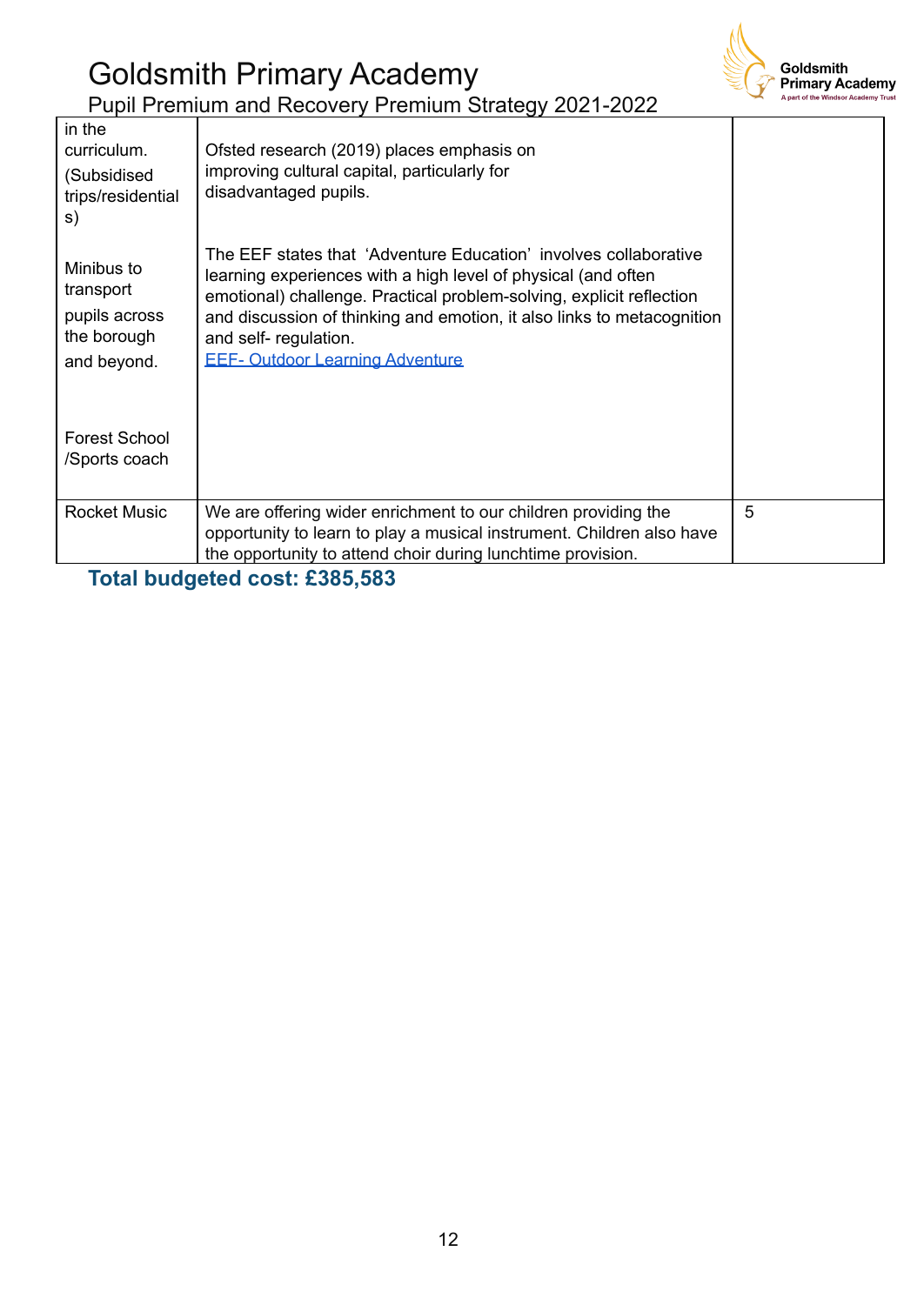

## **Part B: Review of outcomes in the previous academic year**

### **Pupil premium strategy outcomes**

This details the impact that our pupil premium activity had on pupils in the 2020 to 2021 academic year.

*Due to COVID-19, performance measures have not been published for 2020 to 2021, and 2020 to 2021 results will not be used to hold schools to account. Given this, please point to any other pupil evaluations undertaken during the 2020 to 2021 academic year, for example, standardised teacher administered tests or diagnostic assessments such as rubrics or scales.*

*If last year marked the end of a previous pupil premium strategy plan, what is your assessment of how successfully the intended outcomes of that plan were met?*

Covid from March 2020 – Feb 2021 led to National tests being cancelled in July 2020 – there is therefore no national data.Internal assessments show pupil progress – see Standards Report 2020.

Leading up to lockdown (March  $20<sup>th</sup> 2020$ ) pupils were fully engaging in a wide range of trips and experiences – see Facebook/Twitter page to show photos. FSM children had reduced contributions to trips.

FSM children engaged in cultural and many PE activities – see pe funding report,

Pastoral supported parents and carers throughout lockdown with weekly phone calls, support with accessing food banks and food hampers, seeking benefits and offering well-being support.

#### **TLC Live Tuition - Post Lockdown 2 Return:**

#### **Intent:**

Following the global pandemic, pupils, particularly disadvantaged students, suffered from the lack of face-to-face education. Our intention at Goldsmith is to close the already present attainment gap, exacerbated by the pandemic. We had funds to tutor between 80-100 pupils. Our aim was to enable pupils to catch-up to pre-covid attainment and beyond, using the government NTP (National Tuition Programme).

#### **Implementation:**

#### **When**:

7 weeks (Summer 2) to enable TLC Live Tutors to work with our pupils on a 1:3 basis. **What:**

Tutors working with pupils remotely in groups of 3 focussed on Reading, Maths and GPS, as directed by the pupils' teacher. The cost of this is £270 per 3 students. **How:**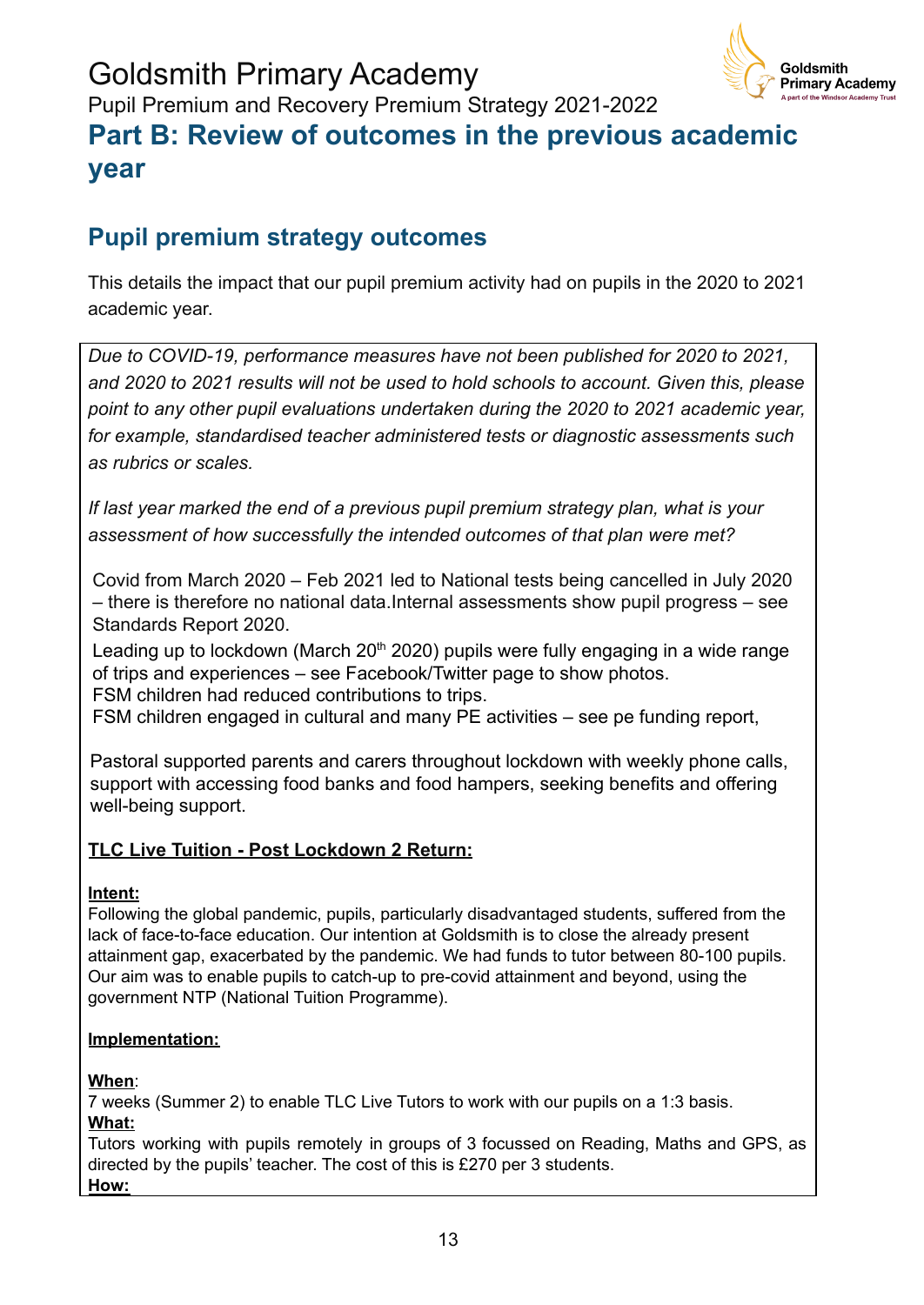

Pupil Premium and Recovery Premium Strategy 2021-2022

Pupils were split into 4 internal cohorts which were scheduled tutoring at the same time. This enabled pupils to become familiar with their own timetable and the pupils they are working with. Tuition was completed on ChromeBook devices and all remote tutors were DBS checked. Each session was recorded. Pupils received 3 x 60min sessions/week (Before, During and After School)

#### **Selection for Tuition:**

-Teachers were required to select 90 pupils based on their post lockdown two attainment, pupil premium and disadvantage status and attitude to learning. Year groups were offered the following number of places: Year 2 - 30, Year 3 - 15, Year 4 - 15 and Year 5 - 30. 100% of pupils offered the program are pupil premium and/or disadvantaged.

#### **Measurement of Progress:**

TLC Live measured progress from entry to exit.

Goldsmith measured the impact of tutoring on pupils by using NTS assessments at the end of the summer term. Pupils who received tutoring should make better than expected progress based on their starting points following the national lockdown in January 2021.

#### **Impact:**

**N.B**:This data represents pupils who were tutored and not the whole school cohort for each year group.

| Year Group (No of<br>Pupils) | % at ARE in Mar'21<br>assessment. | % at ARE in Jul '21<br>assessment. | % of pupils who<br>exceeded expected<br>progress |
|------------------------------|-----------------------------------|------------------------------------|--------------------------------------------------|
| Year 2 (30)                  | 30%                               | 63%                                | 80%                                              |
| Year 3 (15)                  | 13%                               | 60%                                | 93%                                              |
| Year 4 (15)                  | 27%                               | 80%                                | 87%                                              |
| Year 5 (30)                  | 33%                               | 63%                                | 87%                                              |
|                              |                                   |                                    |                                                  |

#### **Externally provided programmes**

*Please include the names of any non-DfE programmes that you purchased in the previous academic year. This will help the Department for Education identify which ones are popular in England*

| Programme           | <b>Provider</b>          |
|---------------------|--------------------------|
| KS1 English Booster | TLC Live Tuition         |
|                     | https://www.tlclive.com/ |
| KS2 English Booster | <b>TLC Live Tuition</b>  |
|                     | https://www.tlclive.com/ |
| l KS1 Maths Booster | <b>TLC Live Tuition</b>  |